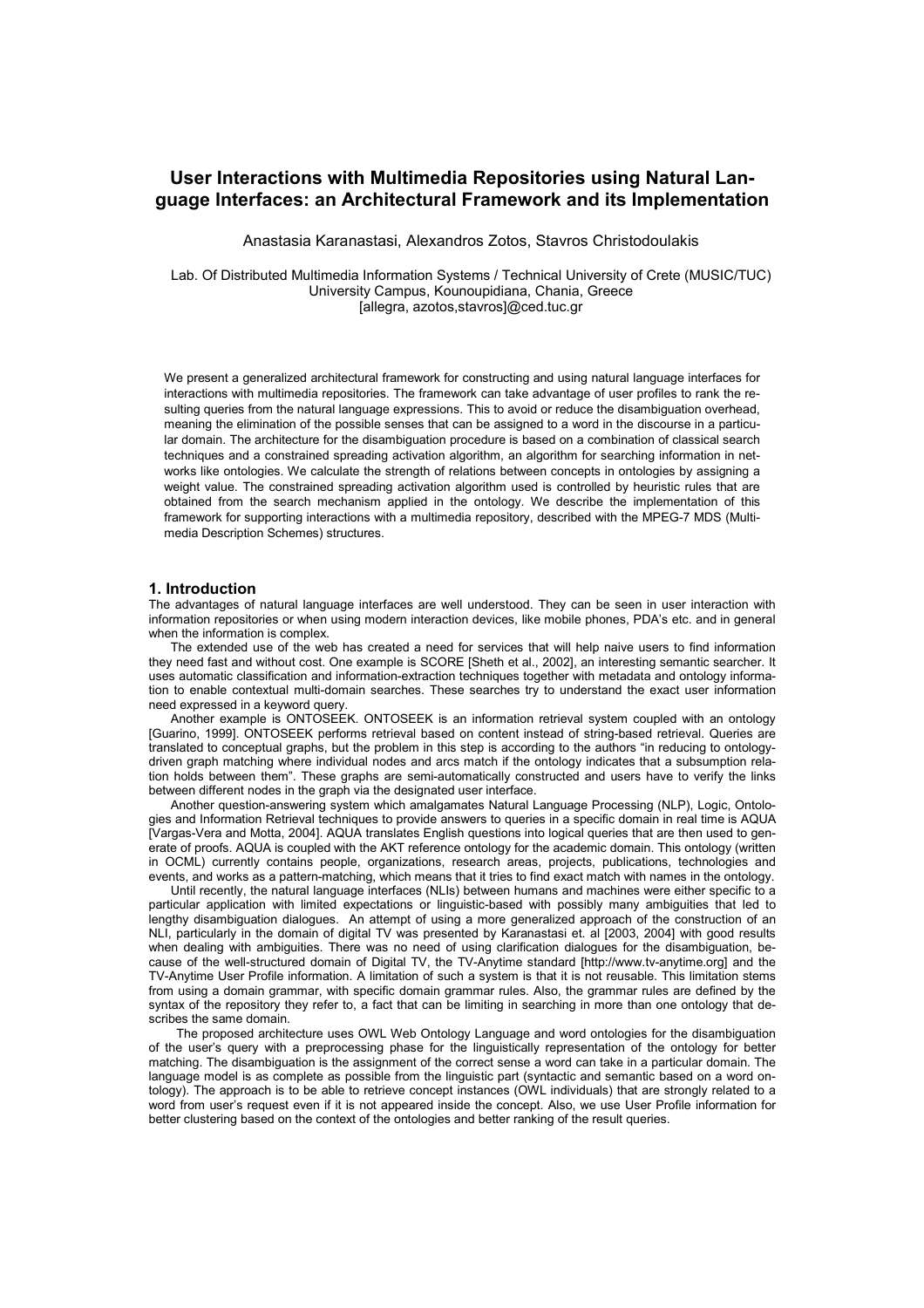# **2. The OntoNL System**

The goal of the OntoNL system is to address the knowledge engineering bottleneck for natural language processing systems. To this end, we present the OntoNL natural language interface generator for interactions with multimedia repositories and make the following claims:

- The OntoNL framework is able to address uniformly a range of problems in sentence analysis each of which traditionally had required a separate computational mechanism. In particular a single architecture handles both syntactic and semantic ambiguities, handles ambiguity at both a general and a domain specific environment and consults user profiles to personalize the disambiguation
- 2. The OntoNL framework makes use of OWL rich vocabulary by using upper and domain ontologies. The design proposed here is especially useful in applications where the user searches for concept instances of the model and not for "arbitrary" data. That is, usually the keywords in the query denote one or more concepts. Given an OWL ontology, weights are assigned to links based on certain properties of the ontology, so that they measure the strength of the relation. In this way we can identify related concepts in the ontology to the ones retrieved by the user's request.
- 3. The OntoNL framework uses User Profiles to guide the semantic search in the domain ontology and to rank the results in a way a user meets his preferences.

To demonstrate support for these claims, we use OntoNL framework to create a Natural Language Interface for the domain of soccer that is used in a question answering system. The work presented in this paper has been carried out in the scope of the EU-funded Network of Excellence (IST-507618) DELOS II (www.delos.info ).

# **2.1. The Framework Architecture**

In this paper we describe a software engineering framework that aims to automate as much as possible the construction of natural language interfaces to multimedia repositories. We are targeting to the creation of a framework, since it provides a very high degree of reuse and it is easily extendable, which is significant in the automatic construction of natural language interfaces domain independent. In this way we face the problem of the prohibited cost of constructing natural language interfaces for particular applications and domain. The framework is an extendable subsystem for a set of related services. It is a cohesive set of abstract classes that define a natural language interface to conform to and object interactions to participate in. We have made a number of assumptions for the design of the framework, as they are listed below:

- Knowledge is stored in large repositories using a knowledge representation language such as OWL. The knowledge representation language is used to describe higher level knowledge concerning a large class of applications (such as knowledge described in standards), as well as domain specific knowledge (such as domain ontologies). For efficiency reasons the individuals (instances) of this knowledge structure may be stored in a different data management system such as an XML Database
- The users of such a system may have preferences expressed in profiles, and that the user profiles are also described with generic knowledge structures expressed in the same knowledge representation language (for example user profile structures are defined in several current standards like TV-Anytime and MPEG-7 [Salembier, 2001]). The individual user profiles are stored in the same data management system as the knowledge instances.

The basic structure of the framework as shown in figure 1, consists of a component responsible for the linguistic analysis of a user expression in English, a component for the semantic disambiguation based on the application's domain, a component for the processing of the ontologies that comprise the domain, a component for the reformulation of the disambiguated user expression to a knowledge manipulation language and a component for the result processing.



# Figure 1. Framework Architecture

In the following subsections we are going to give details about the three most interesting components for the disambiguation procedure, the linguistic analyzer, the ontologies processor and the semantic disambiguator.

## **2.2. Linguistic Analyzer**

Since the user input is natural language expressions, the natural language interface must be able to recognize English sentence elements and structure.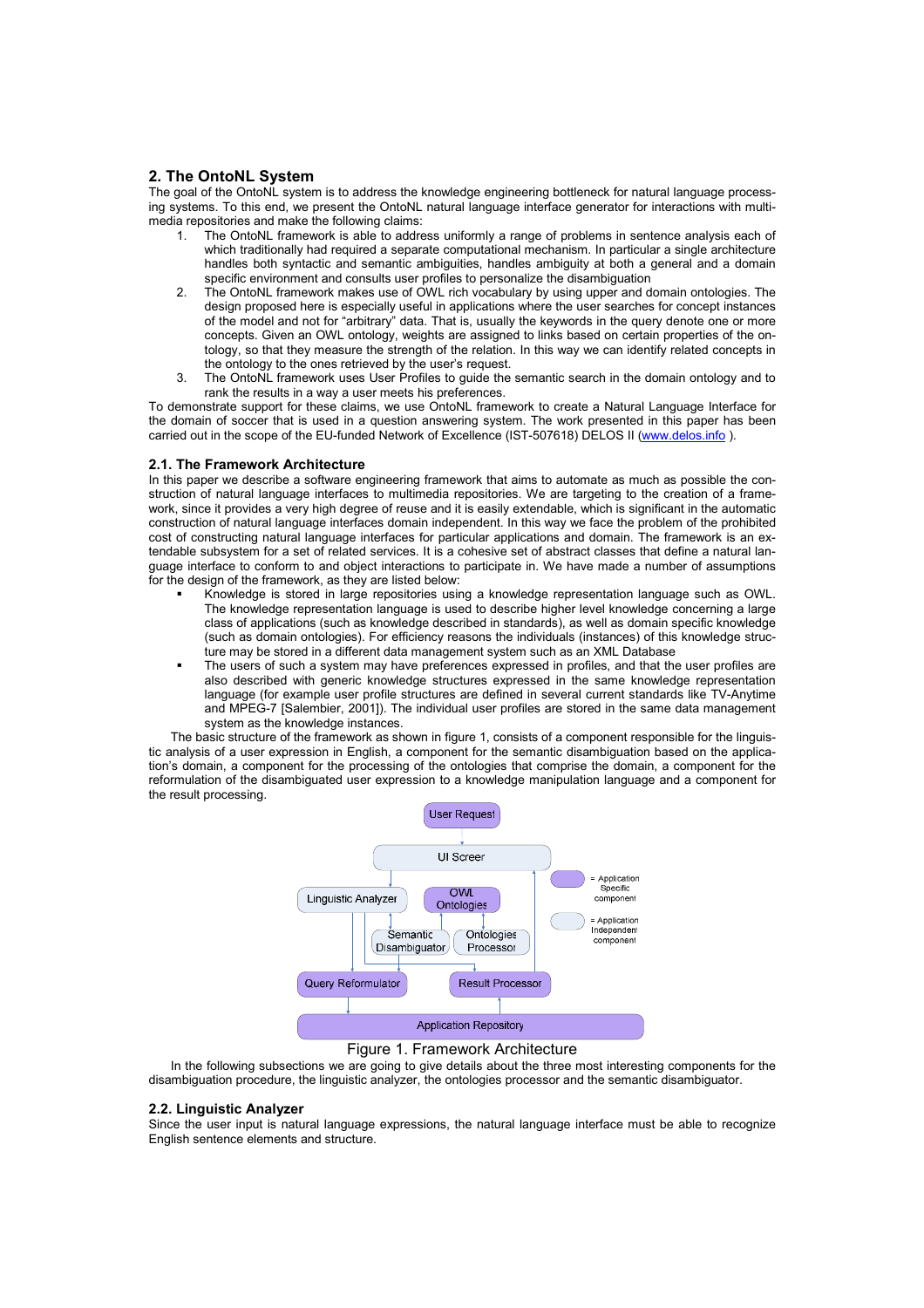Specifically, when dealing with question-answering systems the sentences that a user uses are requests. Requests do not contain the actual information to address the knowledge repository in the subject of the sentence, but in one or more dependent clauses that complement the independent clause to a complex sentence. For example, in a domain concerning football, a user query could be:

 I want you to find me the players that scored for Barcelona in the last two football games that used to play for Milan.

In this case, the actual 'subject' of the request is not the one in the independent clause 'I want you to find me the players…', but the object of the independent clause is actually the 'subject' of interest of the user's request ('players'). So, we need to identify what the user asks the system and the additional preferences that he gives for this 'subject'. In the next sub-sections we describe the mechanisms that the parser uses to disambiguate syntactically and semantically English language interactions with the multimedia repositories.

**Part-Of-Speech Tagging.** The task of POS-tagging is to assign part of speech tags to words reflecting their syntactic category. Often words can belong to different syntactic categories in different contexts. Essentially then POS-tagging is a first attempt to disambiguate the sense of every word that constitutes the user's request. Numerous approaches exist for automatic assignment of parts of speech, that use top performing methods, such as Hidden Markov Models, maximum entropy approaches [Ratnaparkhi, 1996] and transformation-based learning. In our system we adopted a maximum entropy approach, because it allows the inclusion of diverse sources of information without causing fragmentation and without necessarily assuming independence between the predictors [Toutanova et. al, 2003]. The part-of-speech tagger demonstrates the following ideas: (i) explicit use of both preceding and following tag contexts (past and future tag identity) via a dependency network representation, (ii) broad use of lexical features, including jointly conditioning on multiple consecutive words, (iii) effective use of priors in conditional log-linear models, and (iv) finegrained modeling of unknown word features. By implementing these ideas, the resulting Stanford tagger, implemented in Stanford University, gives 96.86% accuracy on the Penn Treebank, an error reduction of 4.4% on the best previous single automatically learned tagging result and 86.91% on previously unseen words.

**Noun Compound Analysis.** The methodology we use when dealing with noun compounds is that we, first, use a method to expand n-grams into all morphological forms by the use of morphological tools [Minnen, et. al., 2001]. For example, if we have a bigram 'player scores', then we create a list of all possible forms: 'player scores', 'player score', 'players score', etc. Between the two most significant models for syntactically analyzing noun compounds we use the dependency model [Lauer, 1995] over the adjacency [Marcus, 1980], based on its successful performance in previous applications. The training corpus is the set of the ontologies that describe each different domain. This may lead to the conclusion that the test set is very limited in comparison to a linguistic corpus, but it is more accurate to a specific domain. By combining the use of domain ontologies as the training corpus and the WordNet by taking advantage of the hyponyms and synonyms, we maintain the needed information. We use hyponyms as groups of words with similar behavior, so to limit the parameter space in terms of the groups and limit the vast amount of memory space needed for applying lexical association to noun compounds [Resnik, 1993]. The test set in this case is comprised by the noun compounds that may appear in the user input. The procedure of the noun compound bracketing is useful in determining correctly the grammatical relationships that structure the language model.

**Sentence Patterns: Locating Grammatical Relationships.** Grammatical relationships are an important aspect of natural language processing. Relationships, such as subject, object, conjunction, etc. are the semantic basis for the information extraction role of the system. These relationships also help in conducting user-friendly answers with the retrieved data to address the user. The extraction of these relationships is not a result of a training procedure, but a procedure of modeling grammar rules of English inside the Natural Language Parser. It is not the purpose of this work to eliminate all the possible combinations of the Subject-Verb-Object theory, but help the system for the better information extraction.

The annotation scheme for syntactic information, is based on grammatical relations that are composed of bilexical dependencies (between a head and a dependent) labelled with the name of the relation involving the two words.

- **arg(head, dependent)** The most generic relation between a head and an argument
- **subj/dobj(head, dependent)** A specialization of the relation arg which can instantiate either subjects or direct objects.
- **subj(head, dependent, initial\_gr)** The relation between a predicate and its subject; where appropriate, the initial gr indicates the syntactic link between the predicate and subject before any GR-changing process.
- **comp(head, dependent)** The most generic relation between a head and complement.
- **obj(head, dependent)**  The most generic relation between a head and object.
- **dobj(head, dependent, initial\_gr)** The relation between a predicate and its direct object the first nonclausal complement following the predicate which is not introduced by a preposition; initial\_gr is iobj after dative shift.
- **iobj(type, head, dependent)** The relation between a predicate and a non-clausal complement introduced by a preposition; type indicates the preposition introducing the dependent.
- **obj2(head, dependent)** The relation between a predicate and the second non-clausal complement in ditransitive constructions.
- **clausal (head, dependent)** The most generic relation between a head and a clausal complement.
- **nscomp (type, head, dependent)** The relation between a predicate and a clausal complement which has no overt subject. The type slot indicates the complementiser/preposition, if any, introducing the XP.
- **scomp (type, head, dependent)** The relation between a predicate and a clausal complement which has an overt subject.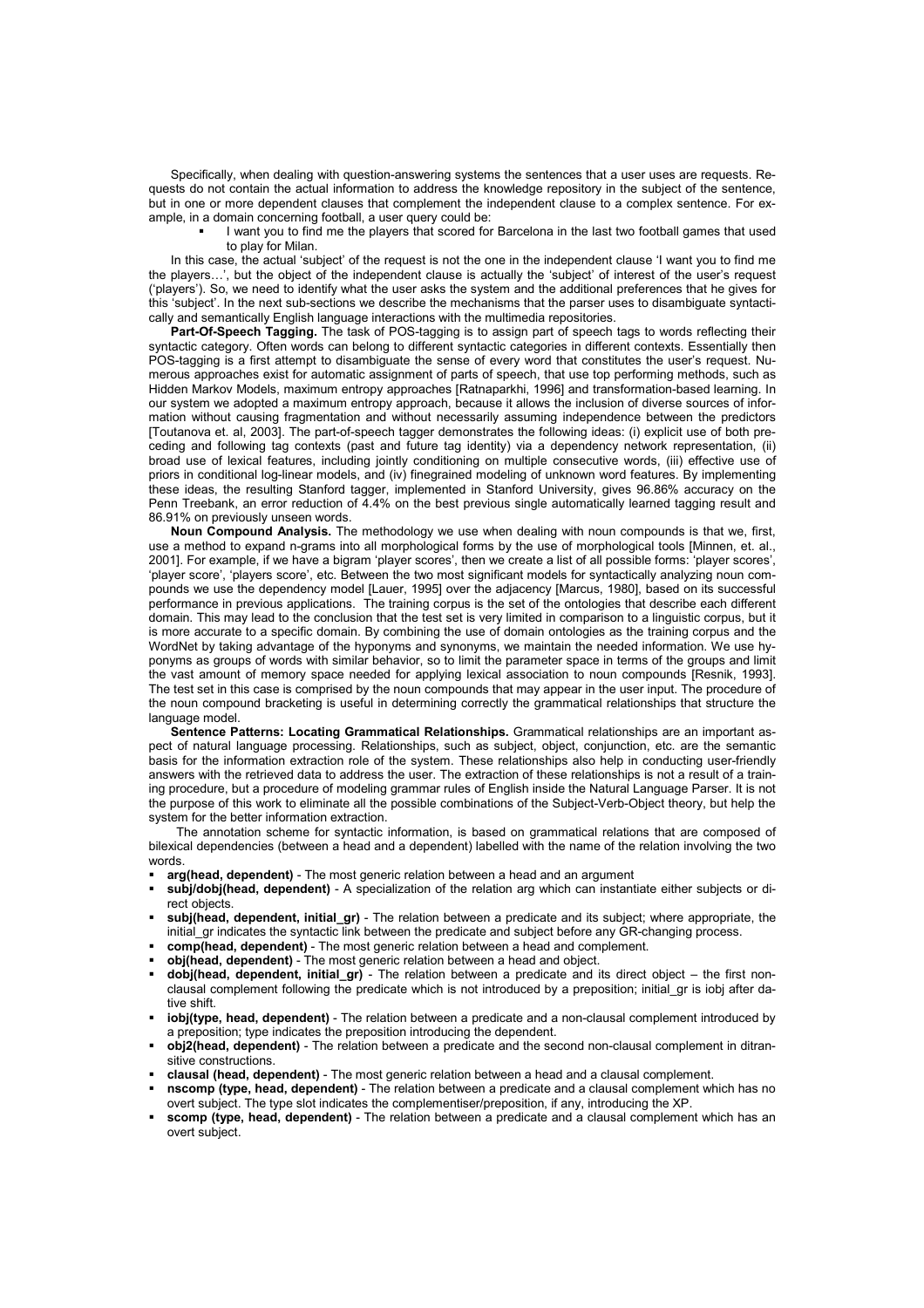We have developed a rule-based parser and a handcrafted domain-specific unification grammar. The output of this rule-based system is a syntactic feature structure corresponding to the input sentence. Extracting grammatical relations from the feature structure produced by the parser is simple: there is a grammatical relation between the head word of each sub-structure and the head word of the outer structure containing the sub-structure in question. Each grammatical relation is named after the syntactic function of the sub-structure in relation to its outer structure. The lexicon in this case is a file automatically constructed by the utterance the user inserts in our system. The grammar includes grammar rules that act like patterns to the structure the input utterance has. Then we look for a match between the structure of the input utterance by using the part of speech assignment process and one of the grammar rules that conclude to the grammatical relations of the input utterance.

**Language Model. T**he implementation framework for constructing and using natural language interfaces has no previous knowledge of the schema of a repository, in general and there is a need to include all the possible synonyms and senses a word in user input may have. The synonyms that correspond to each sense of a word can be extracted by a thesaurus or a word ontology. We use WordNet [Miller, 1990] and in particular synsets and hyponyms for the linguistic analysis and the taxonomy of nouns.

Following the methodology and the algorithms described in the syntactic analysis procedure the natural language parser concludes to a language model described in figure 2. As we have already mentioned the object and its complements from dependent clauses are transformed into a new sentence without loosing information, where the object becomes the subject. This structure contains information that helps the process of information retrieval with the subject and its complements, the object and its complements and for each word, its synsets and hyponyms from the WordNet.



Figure 2. The language model that derives from the linguistic analysis

In this model diagram there are classes representing the grammatical relations that are connected with associations. What we see is that there are lists of words that constitute the basic sentence structures, like the subject and the object and there are complements and types of objects that predicate them.

#### **2.3. Ontologies Processor**

A domain can be described by a set of core and domain ontologies. It is crucial to identify more specific domains inside a domain, based on concepts and relationships of those concepts. For doing that we must define the degree of relatedness between pairs of related concepts. We call this procedure Semantic Similarity Clustering.

For capturing semantic similarity using ontologies that describe a domain, there is a need for a preprocessing phase to help and guide the process. It starts with tokenization of the multi-word terms of the ontology. The tokenization captures naming conventions used by database administrators, system integrators, programmers, etc. We also used domain-independent and domain-specific vocabularies like BABEL [http://www.ciw.unikarlsruhe.de/kopien/babel.html], a glossary of Computer Oriented Abbreviations and Acronyms for abbreviation expansion. In the ontology preprocessing phase, we define the value of relatedness (similarity) between the concepts that describe the domain, by assigning weight values, based on the characteristics concerning the concepts and the relation types between this related concepts.

We have used cluster measure to compute the degree of similarity between two related concepts in a relation. The equation below describes the weight (similarity) between two related concepts, the percentage of concepts that  $C_k$  is related to, given that  $C_i$  is also related.

$$
W(C_j, C_k) = \frac{\sum_{i=1}^n r_{ijk}}{\sum_{i=1}^n r_{ij}}
$$

The value  $r_{ii}$  represents the fact that concept  $C_i$  is related to concept  $C_i$  (value: 0 or 1 in general). The value  $r_{iik}$ represents the fact that both concepts *Cj* and *Ck* are related to concept *Ci* (value: 0 or 1 in general). The basic idea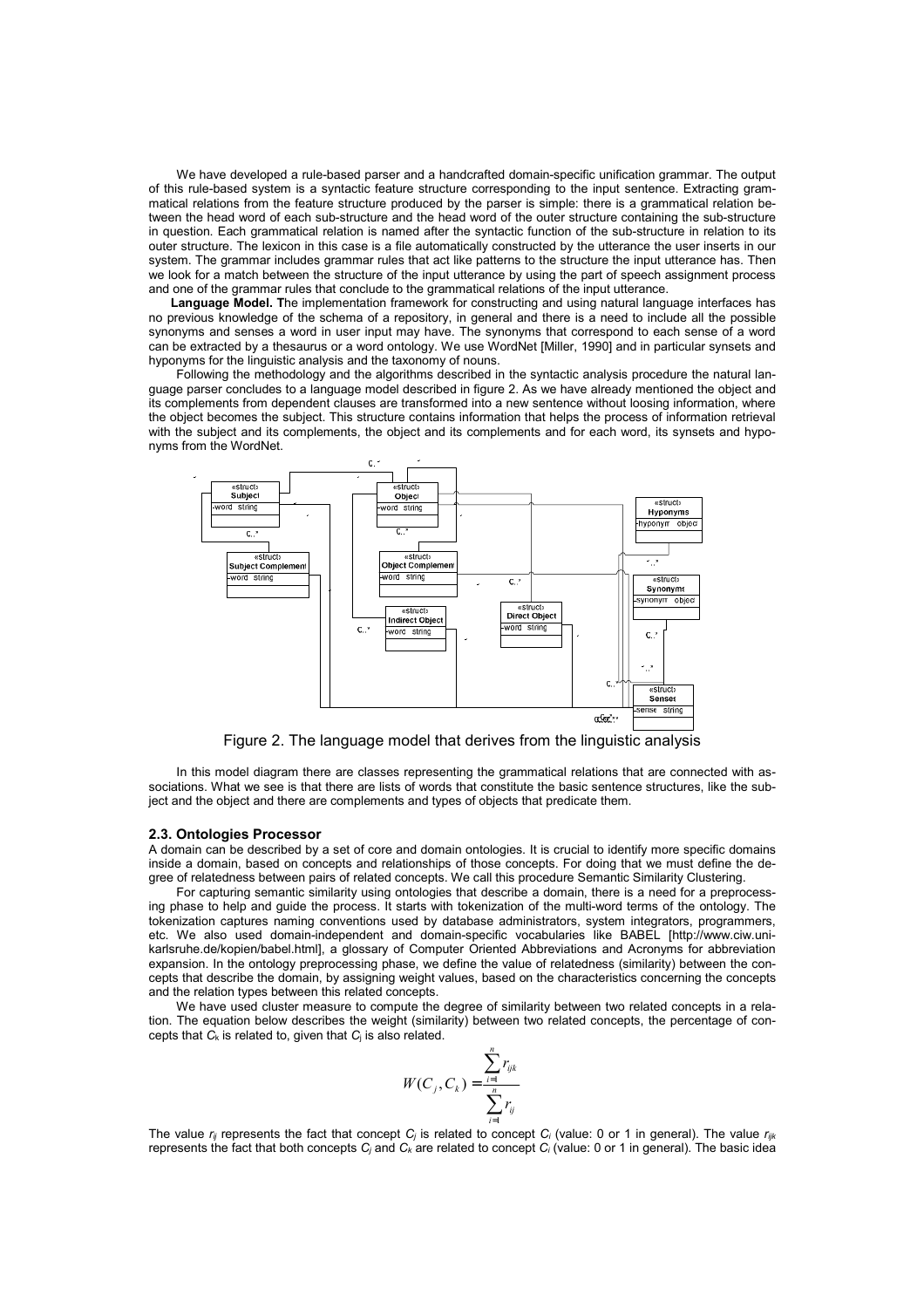of this measure is that concepts share more common relations with other concepts that are more similar. The benefit of using this measure is that this similarity measure is asymmetric. This is an important aspect for natural language processing since relations that are described with natural language do not indicate mathematical rules.

In OWL, classes provide an abstraction mechanism for grouping resources with similar characteristics. OWL contains three language constructs for combining class descriptions into class axioms, subClassOf, equivalent-Class, and disjointWith. From these three constructs, the semantic relations that derive are: equivalence (=), more general  $(\supset)$ , less general  $(\subseteq)$  and disjoint  $(\perp)$ . The order of these relations, according to their binding strength, is as they have been listed, from the strongest to the weakest, except more and less general with those having the same binding power. These relations affect the weight assignment procedure as shown in Table1.

We also make use of the class description of an OWL class, named property restriction. OWL distinguishes two kinds of property restrictions: value constraints and cardinality constraints. The cardinality constraint puts constraints on the number of values a property can take, in the context of this particular class description and can be related to the specificity value from Information Retrieval field, modeled as the idf (inverse domain frequency) measure [Yates and Neto, 1999]. In this case it denotes that the weight of a relation is inversely proportional to the number of relations with the concept that is the destination node of the relation. In conclusion, between related concepts  $C_i$  and  $C_k$ , the cardinality constraint  $n_k$  is equal to the number of instances of a given relation type that have k as its destination node.

$$
W(C_j, C_k) = \frac{1}{\sqrt{n_k}}
$$

,

Some more advanced class constructors of class descriptions are the intersection, the union and the complement that can be viewed as representing the AND, OR and NOT operators on classes.

| Table 1. Listed parameters extracted from OWL Vocabulary and User Profile informa-        |
|-------------------------------------------------------------------------------------------|
| tion that enhance semantically the mechanism for the weight assignment procedure $W(C_i)$ |
| C I hotwoon rolated concente                                                              |

| <b>FACTOR</b>       | in concepts         | W(Cj, Ck) values *                                      | New r values with User Profile in-                                     |                       |
|---------------------|---------------------|---------------------------------------------------------|------------------------------------------------------------------------|-----------------------|
|                     |                     | $\in (0,1)$                                             | formation concerning a relation<br>type when previous $r$ values = 0.5 |                       |
|                     |                     |                                                         | Гij                                                                    | $r_{ii}$ and $r_{ik}$ |
| <b>Equivalence</b>  | $Ci = Ck$           | $*1$                                                    | $0.5 \rightarrow 1$                                                    | $0.5 \rightarrow 1$   |
| <b>More General</b> | $c_j \supseteq c_k$ | $*$ <i>f</i> <sub>1</sub> ∈ (0, 1)                      | $0.5 \rightarrow 1$                                                    | $0.5 \rightarrow 1$   |
| <b>Less General</b> | $ci \subseteq ck$   | $* f_1 \in (0, 1)$                                      | $0.5 \rightarrow 1$                                                    | $0.5 \rightarrow 1$   |
| <b>Disjoint</b>     | $C_1 \perp C_1$     | $*$ 0                                                   | $0.5 \rightarrow 1$                                                    | $0.5 \rightarrow 1$   |
| <b>Intersection</b> | Cj AND Ck           | $*$ f <sub>2</sub> ∈ (0, f <sub>1</sub> )               | $0.5 \rightarrow 1$                                                    | $0.5 \rightarrow 1$   |
| <b>Union</b>        | Ci OR Ck            | $*$ <i>f</i> <sub>2</sub> ∈ (0, <i>f</i> <sub>1</sub> ) | $0.5 \rightarrow 1$                                                    | $0.5 \rightarrow 1$   |
| <b>Complement</b>   | Cj NOT Ck           | * $f_2 \in (0, f_1)$                                    | $0.5 \rightarrow 1$                                                    | $0.5 \rightarrow 1$   |
| No relation         | Cj , Ck             | $f_3 \in (0, f_2)$                                      | $0.5 \rightarrow 1$                                                    | $0.5 \rightarrow 1$   |

After listing the parameters that should be taken into account, we should specify the exact problem: how to create clusters of context inside one or more ontologies, describing the same domain, by calculating semantic relations between the concepts of the ontologies. This procedure averts an exhaustive search in the whole domain if we can eliminate the target of searching for the disambiguation.

The weight values that describe the relatedness between the concepts are extracted by taking into account the combined measure of the cluster measure and the specificity measure as they have presented previously. The specificity of a concept can be extracted by using the property – relation restriction, named cardinality constraint. Also, if there is information from any existing User Profile about relations that the user prefers, then a greater value of relatedness at the clustering procedure is assigned, because they are defining a preference of the user. This leads to a more personalized clustering of the domain. The similarity between two concepts can be determined, by using the cluster measure, but the values of the  $r_{ii}$  and  $r_{ijk}$  will be determined after taking into account the semantics of OWL vocabulary and User Profile information. The percentage of influence of the weight values based on these factors it is still under consideration, since the experiments are still on going. In table 1 we list the parameters of influence and the impact that they have in the r values  $\in \{0,0.5\}$  of the equation that follows were f1, f2, f3 are multiplier factors to the product of cluster and specificity measure.

$$
W(C_j, C_k) = \frac{\sum_{i=1}^{n} r_{ijk}}{\sum_{i=1}^{n} r_{ij}} * \frac{1}{\sqrt{n_k}}
$$

## **2.4. Semantic Disambiguator**

The purpose of semantic disambiguation in natural language processing, based on a particular domain is to eliminate the possible senses that can be assigned to a word in the discourse and associate a sense which is distin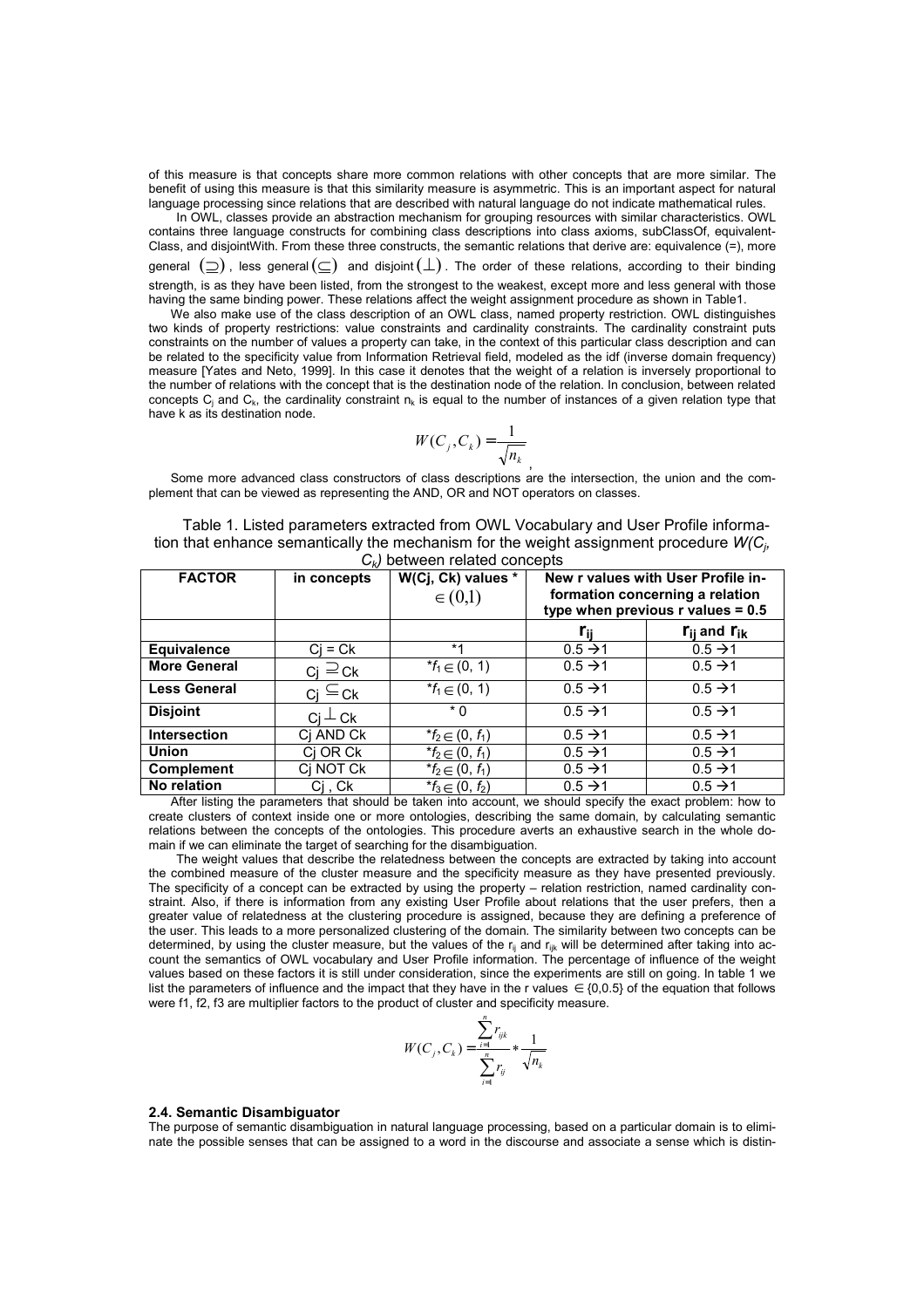guishable from other meanings. Going a step further, the semantic disambiguation procedure is useful in applications where the user searchs for concept instances of the model. The approach here is to obtain all concept instances (concepts in this phase and concept instances after the information retrieval from the repository) that are related to a given word even if that word does not appear inside the concept. The system can infer relations through techniques like spreading activation techniques on semantic networks [Crestani, 1997], since ontologies in OWL are described by semantic networks.

The constrained spreading activation algorithm is the main part of the semantic disambiguation procedure. From the weight assignment procedure, the relations between concepts have gained a numerical weight value. Considering an ontology as a concept graph, the spreading activation algorithm works by exploring this concept graph. The input of the algorithm is a set of concepts that refer to the user's query and respectively the concepts from the language model and the output is a set of strongly related concepts,that come up from navigation though linked concepts inside the graph.

The algorithm has as a starting point an initial set of concepts from the query (the nouns that contain the information to be searched in the information repository). The idea of the algorithm is to activate nodes that are semantically related to the initial nodes. The concepts that are extracted from the language model and constitute the initial set of the algorithm have an initial activation value based on their role in the request (subject, object, complement). The initial set is placed in a priority queue based on the node's initial weight value. The node with the highest activation value is the one processed. If it satisfies any constraints that may be applied it propagates its activation to the nodes that is related to (neighbors). If the initial node is i and the destination node is j, the propagation to the neighbor nodes is given by the following equation:

$$
I_j(t) + \sum_i O_i(t-1) * w_{ij} * (1-\alpha)
$$

- Ij is the total input of node j
- Oi is the total output of unit I connected to need j (in this system the output is equal to its input)
- wij is the weight associated to the relation connecting node i to node i, coming from the weight assignment procedure
- a is the percentage of activation that is lost every time an edge is processed (shortest paths better than longer paths).

The nodes that are activated and are not in the initial list are added to it, by an order specified from the weight values. The node that was processed is then inserted in the disambiguation list, which contains the nodes that were processed and are the result of the process. Nodes that are already in the disambiguation list can be extracted again for processing. This process continues till a predefined state (a defined output size for example) is reached or till there are no further nodes to be processed in the priority queue. At the end the disambiguation list contains all the nodes resulting from the constrained spreading activation algorithm ordered by their activation weight value.

The constraints applied, to limit the propagation from reaching the entire graph, are the distance constraint, the fan-out constraint (the spreading activation algorithm processes nodes with high connectivity to other nodes), the path constraint and the concept-type constraint.

### **3. Implementation of the OntoNL System**

The logical architecture of the platform is depicted in Figure 4. From a data flow perspective, the user inserts a request to the Natural Language Parser using a java-based query interface, which does the complete syntactic and at a first level, semantic disambiguation, using the Stanford POS-Tagger, a syntactic analyzer, for applying grammar rules and rules for noun compound bracketing, and WordNet, as a complete word ontology. The output of the parser is a language model that needs to be fulfilled semantically, by the use of the ontologies. The module that takes as input ontologies does the preprocessing. It takes in input graphs codified into a standard OWL format. This module implements the preprocessing phase, the tokenization, the abbreviation expansion and the clustering based on weight assignment. The module responsible for the preprocessing of the ontology checks for any existing User Profiles and retrieves user preferences as concepts and relationships and enhances accordingly the measures for the weight assignment of related concepts of the domain ontology. The semantic disambiguation module applies a constrained spreading activation algorithm to the preprocessed graph representing the domain ontology/ies. This algorithm creates a list of one or more concept structures with information about instances of the concepts that a user may have declared. The semantic clustering of the ontologies is performed by applying a methodology that takes into account the strength of the relations between concepts, based on the syntax of OWL and User Profile information. The OWL ontologies that we used for a specific application are an upper OWL ontology fully capturing the MPEG-7 MDS [Tsinaraki et al., 2004] and a methodology for its extension with domain knowledge has been developed in the context of the DS-MIRF framework [Tsinaraki et al., 2003]. OWL/RDF metadata for audiovisual content description are produced, which are transformed, using appropriate transformation rules, to MPEG-7 compliant metadata, thus providing a basic level of MPEG-7 interoperability.

After the fully disambiguation of the user's request, the concept graphs are listed based on the most likely combination of concepts and instances for the information retrieval. Then, these graphs, via a Java API, are translated into XQueries that are applied to the MPEG-7 XML Repository. The MPEG-7 XML repository contains XML Documents, which are MPEG-7 compliant audiovisual content descriptions. XQueries return XML fragments that contain the requested information. A result formulation is needed, so the results to have a 'user-friendly' format. The platform's implementation is based on JSE 5.0 (figure 5). Other programming languages that were used are XML and OWL. We also used JWNL [http://jwordnet.sourceforge.net/], an API for accessing WordNet-style relational dictionaries, written in Java that also provides functionality beyond data access, such as relationship discovery and morphological processing.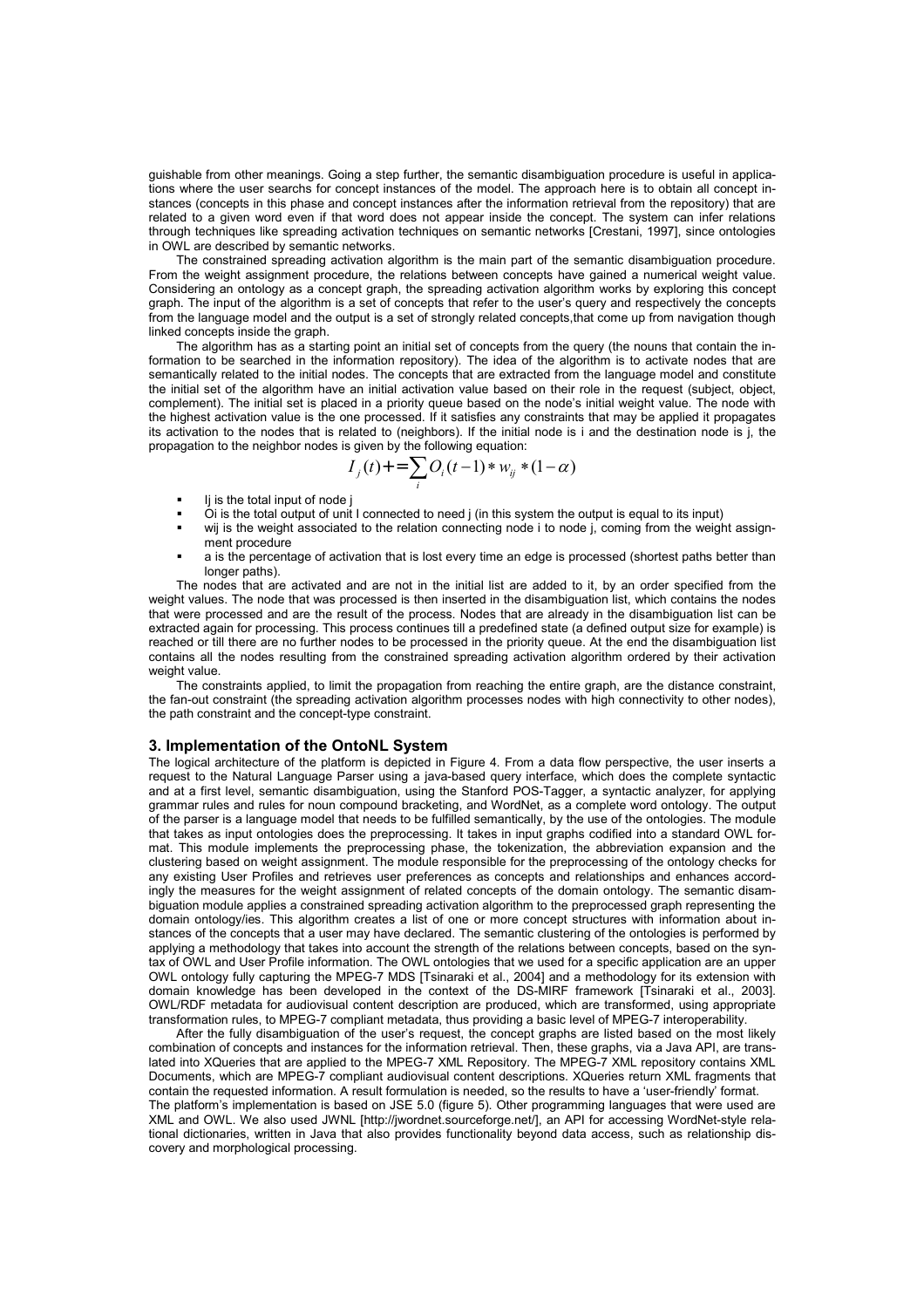



We have created a demonstrator application that is comprised by a number of views that have the role to present the whole procedure followed from natural language to machine language and the retrieval of information. We can either load a file that contains a sentence or a text in the editor or either write our request. The converted sentence is then produced and contains the useful for the system information. The first part of the natural language parsing is the part-of speech tagging that is based on the Stanford log-linear POS tagger.



Figure 5. Screenshot of the OntoNL Framework for the domain of soccer.

In the right column we proceed with the linguistic analysis. We first check for noun compounds consulting the information from the ontologies and then we annotate the converted sentence with the grammatical relations. By this procedure we get the subjects, objects and their complements and by clicking in any of these words we retrieve its senses, synonyms and hyponyms from a word ontology, the WordNet. The lower part of the tool contains two views that concern domain information. The domain disambiguation view show us how the significant parts of the sentence are translated based on OWL domain ontologies. After this translation we get the results that are represented by a pair of values of the container and the id that shows where to find documents with the requested information. Then, by clicking we get the corresponding MPEG-7 XML fragment that contain the requested information.

# **4. Conclusions**

We have presented in this report a framework for the automatic construction of Natural Language Interfaces to Multimedia Repositories (OntoNL System). The OntoNL system combines Natural Language Processing, with traditional search engine techniques and ontology-based information retrieval. OntoNL translates the user's requests to a language model that is enhanced with information coming from OWL ontologies of a specific domain.

The linguistic analysis phase includes a part-of-speech tagging, a noun compound analysis and a syntactic ('SVO') analysis. After this syntactic disambiguation, the system consults a word ontology (WordNet) for retrieving synonyms and senses of the words as a first stage of semantic disambiguation. The methodology used concludes to a language model, with syntactic relations of the words, senses, synonyms and hyponyms from the WordNet and part-of-speech taggers.